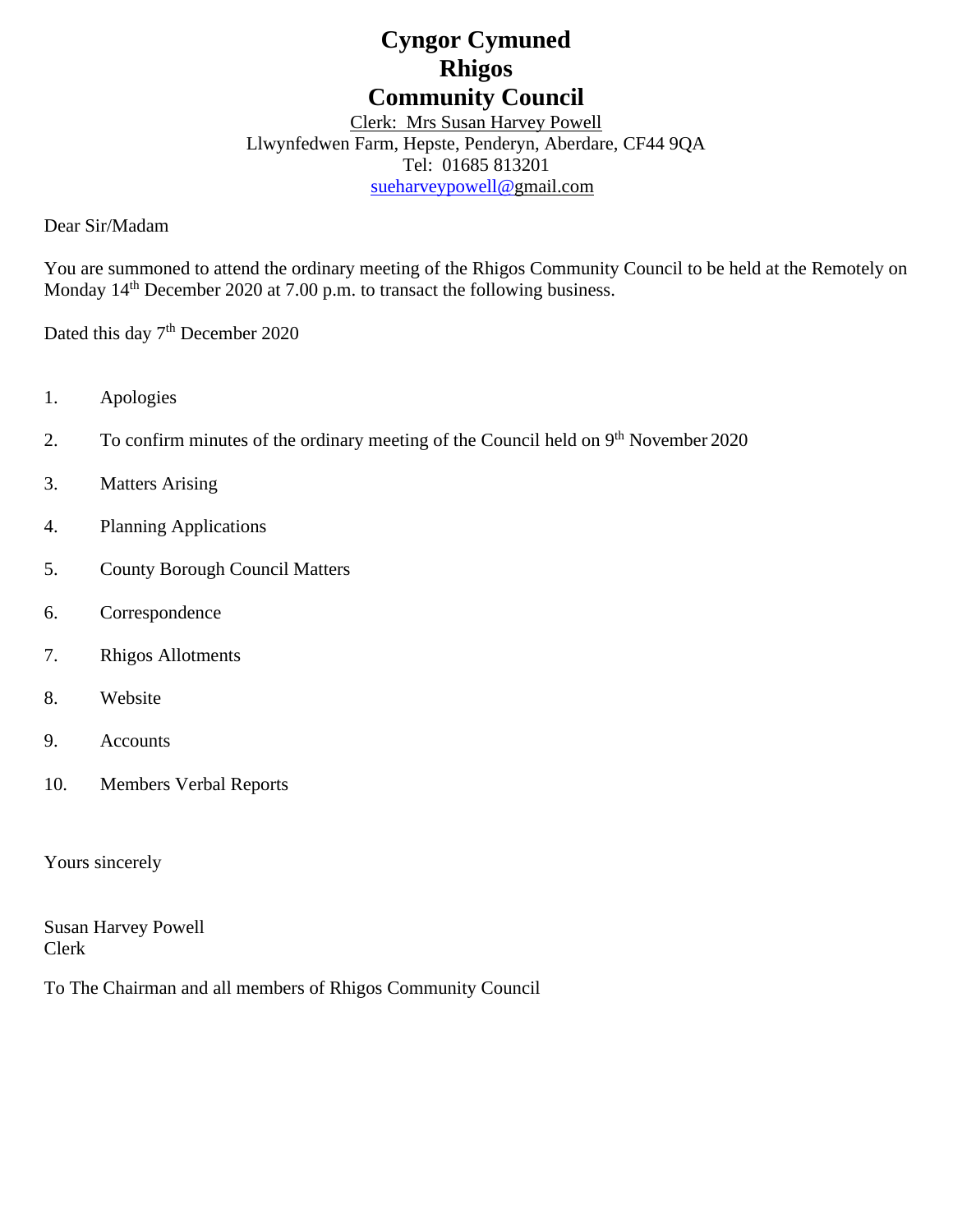# **Rhigos Community Council**

Minutes of the ordinary meeting of Rhigos Community Council held at Remotely on Monday 9<sup>th</sup> November 2020 at 7.00 p.m.

Present: Cllrs. P Oliver, C Hopes, H Wagner, M Evans, G Thomas, A Genc, M Smith

Apologies: Cllr. L Leach, O Morgan

### **2020/86 Minutes**

It was resolved to confirm Minutes of the Ordinary Meeting of the Council held on 9<sup>th</sup> November 2020

## **2020/87 Declaration of Interest**

2020/89 c Cllr. Evans declared an interest and left the meeting as the applicant is a family member.

### **2020/88 Matters Arising**

- a. Bike Track Cwm Hwnt Nothing to report
- b. Land at Hirwaun Roundabout Nothing to report
- c. Old Parish Road Nothing to report
- d. Dangerous trees on Rhigos Road an email was received from Hanson acknowledging the complaint.
- e. Enviroparks Planning Application Nothing to report
- f. Substation near Playground this has now been completed
- g. Keep Wales Tidy Planting Nothing to report
- h. Village Christmas Tree Mrs Powell will check the public liability insurance.

### **2020/89 Planning**

It was resolved to note:

- a. Land North of tan Y Bryn Bungalow Heol y Bryn 5 bungalows
- b. Maesglas farm Rhigos Road conversion of original tollgate house to garage, demolition of all out buildings and erection of new replacement detached house.
- c. Cefn Farm Mount Road resubmission of demolition of garage block and construction of residential dwelling. Cllr. Evans declared an interest and left the meeting. as the applicant is a family member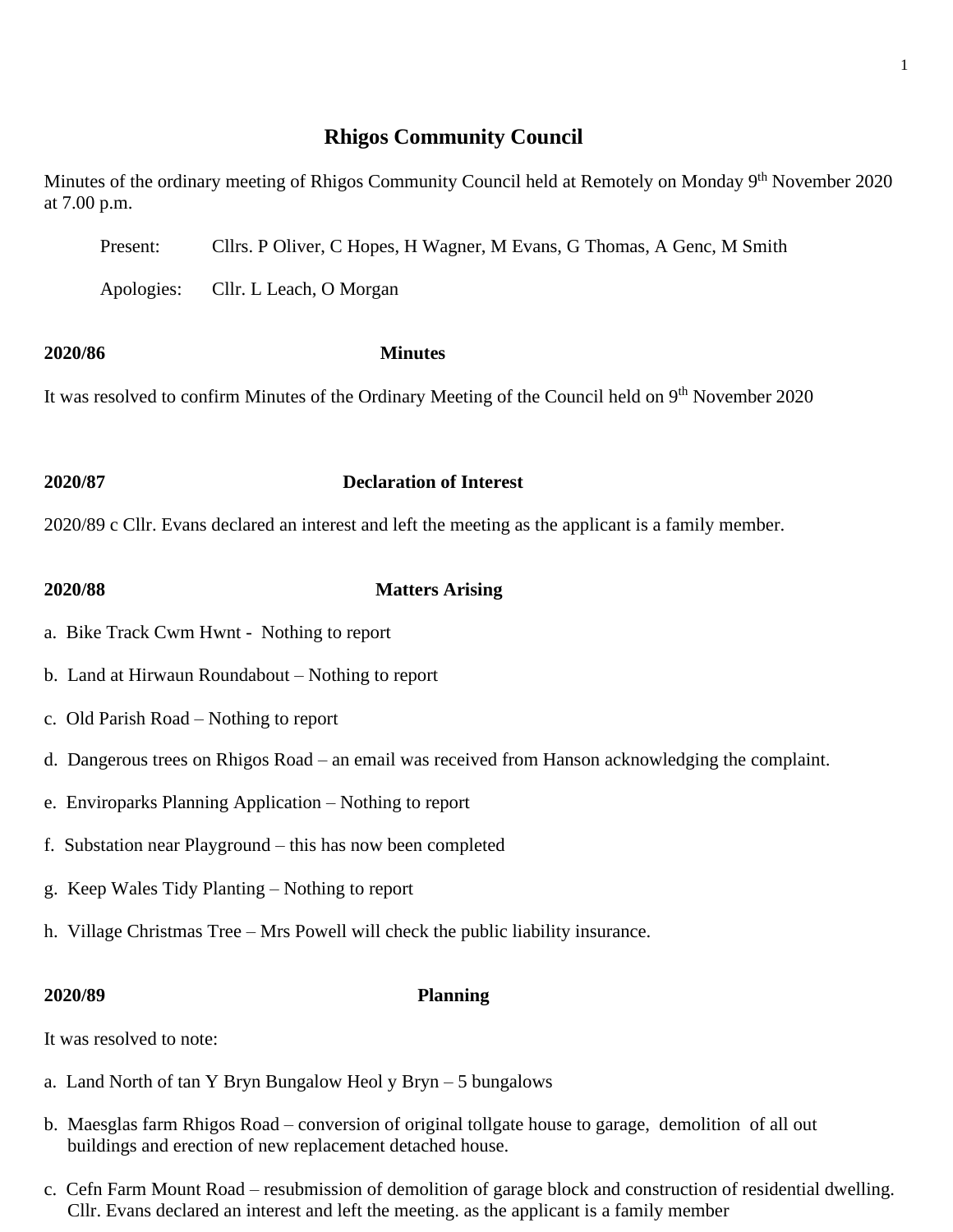### **2020/90 County Borough Council Matters**

It was resolved that the following complaints be passed on to Councillor G Thomas for his attention.

- a. Cllr. Thomas has received a complaint about youths around the village. (See 2020/91 a) He has asked previously about the provision of an outdoor facility for the school during the day and the public during the evenings. He also suggested a residents committee to apply for grants etc.
- b. Residents of the Bryn have asked for it to be signposted as couriers are not delivering parcels up there.
- c. 5 bags of rubbish were picked up from the old Parish Road including nitrous oxide canisters. A car had been set alight up there and there are fridges etc dumped there.
- d. The drain near the bridge by the Parish road is blocked with leaves, it needs a channel cut.
- e. The drains on the Glynneath bank need cleaning.
- f. The glass of the telephone box in the village has been smashed.
- g. The bus shelter at Hendre Fawr needs cleaning.
- h. Would the bin men take bags of rubbish other than recycling from the Parish road
- i. There is broken glass in the playground.
- j. The trees on the Glynneath bank need cutting back.
- k. There was flooding near the Tower recently.
- l. The boarding near the shop is in the river.
- m. The drains between the New Inn and Heol y Graig need cleaning.
- n. There is a raised manhole cover opposite the New Inn.
- o. Is there are consultation on the new Cynon Valley gateway road?

### **2020/91 Correspondence**

It was resolved to receive the following correspondence.

- a. Email from a resident regarding youths in the village the email stated that there was nothing for children age 11 – 17 to do in the village. There was a Youth Club in the community centre before the pandemic but that particular age group did not show any interest. A skate park was an option when the Old Adventure Playground was being renovated but it was opposed by residents. The football field is owned by RCTCBC. The community is closed due to Covid at present but is available for hire by any group at the cost of £6.00 per hour. It was suggested that a residents committee be set up to apply for grants etc. to set up various activities.
- b. Email from a resident regarding flooding from the allotments a site meeting is needed.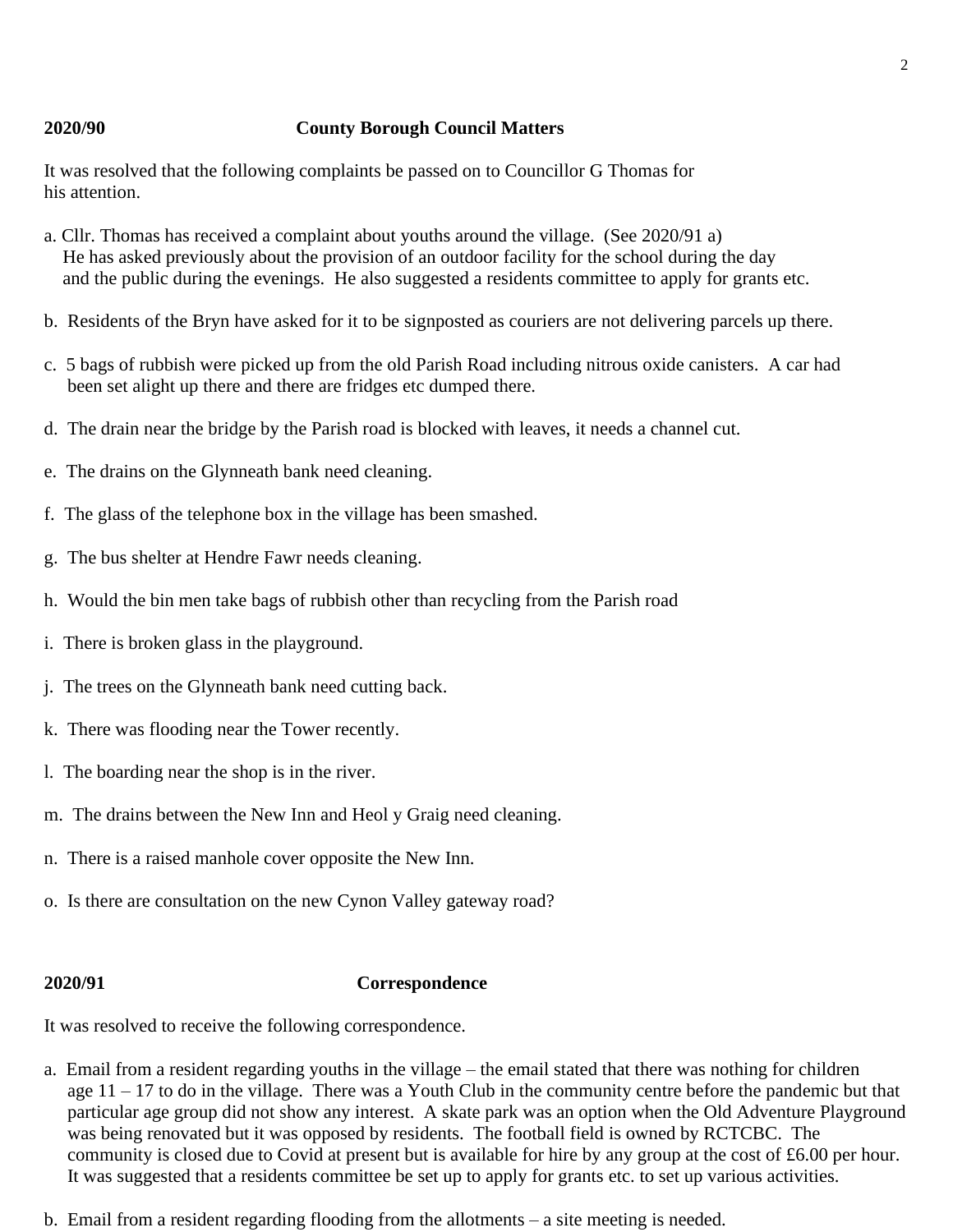### c. RCTCBC Budget Consultation 2021/22

Croesffordd Account £2915.65 Croesffordd High Interest £2491.00 Croesffordd Treasury £23,000.00 Selar  $£14,253.91$ 

| 2020/92                                                                                        |                                    | <b>Rhigos Allotments</b> |                                                    |
|------------------------------------------------------------------------------------------------|------------------------------------|--------------------------|----------------------------------------------------|
| See 2020/91 b                                                                                  |                                    |                          |                                                    |
| 2020/93                                                                                        |                                    | <b>Rhigos Signs</b>      |                                                    |
| The new sign has been erected                                                                  |                                    |                          |                                                    |
|                                                                                                |                                    |                          |                                                    |
| 2020/94                                                                                        |                                    | <b>Accounts</b>          |                                                    |
| The external audit is ongoing                                                                  |                                    |                          |                                                    |
| Christmas Lights<br>Upper Bridge (website)<br>Swalec<br><b>RCTCBC</b> (lease)<br>Wages and tax |                                    |                          | £750.00<br>£213.71<br>£150.15<br>£50.00<br>£410.22 |
| <b>Current Account</b><br><b>High Interest Account</b><br><b>Field Account</b>                 | £28,448.15<br>£3825.28<br>£4779.24 |                          |                                                    |

# **2020/95 Members' Verbal Reports**

- a. Cllr. Smith reported that the Carnival Committee are hoping to take Santa around the village in December. Cllr. Oliver proposed that the community council pay for chocolates for the children of the village, this was Seconded by Cllr. Evans
- b. Cllr. Oliver suggested that the community council arrange a Christmas painting/drawing competition for the children of Rhigos. This was agreed by all, there will be prizes of vouchers for 1st,  $2<sup>nd</sup>$  and  $3<sup>rd</sup>$ . They can be taken to Rhigos Primary School or Rhigos shop. Mrs Powell will design a poster.